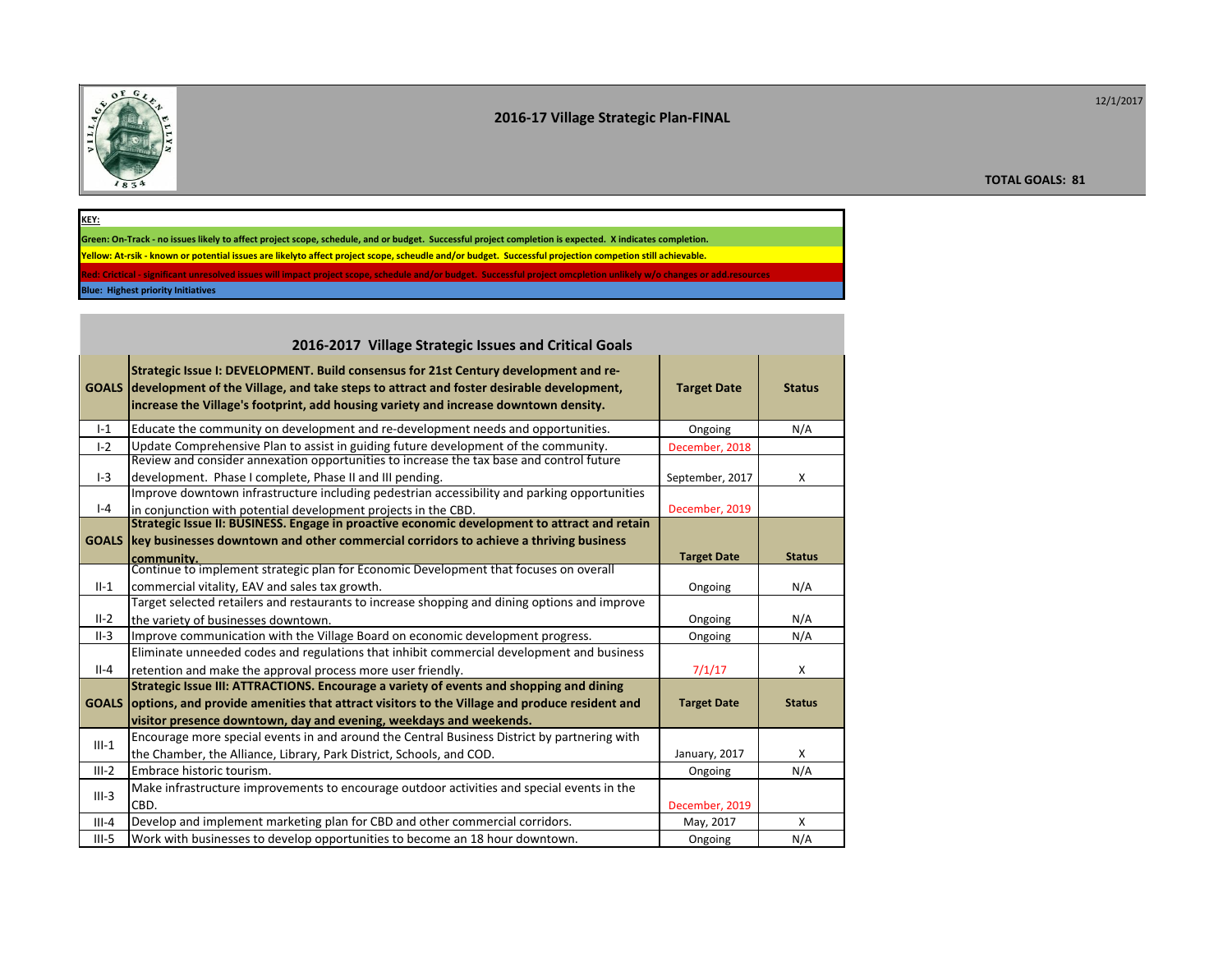|              | Strategic Issue IV: COMMUNICATIONS AND INVOLVEMENT. Communicate with, educate and                  |                    |               |
|--------------|----------------------------------------------------------------------------------------------------|--------------------|---------------|
|              | GOALS involve the community and volunteers to support and act on the Village's high priority needs | <b>Target Date</b> | <b>Status</b> |
|              | and opportunities.                                                                                 |                    |               |
| $IV-1$       | Maintain an up-to-date communication plan for emergencies.                                         | March, 2017        | X             |
|              |                                                                                                    |                    |               |
| $IV-2$       | Evaluate efficiencies that continue to deliver high quality services to residents and businesses.  | December, 2016     |               |
|              | Develop and utilize a comprehensive communications plan to educate and inform the                  |                    |               |
|              | community and continue to implement a resident (customer) management strategy that                 |                    |               |
| $IV-3$       | mandates responsiveness and convenience.                                                           | December, 2016     | X             |
|              | Communicate the strategic plan and priorities and ensure the Village Board and Boards and          |                    |               |
| $IV-4$       | Commissions are aligned.                                                                           | December, 2017     | x             |
| $IV-5$       | Recruit and identify meaningful roles for volunteers.                                              | December, 2018     | X             |
|              | Strategic Issue V: INFRASTRUCTURE. Invest in infrastructure to meet key needs, including           |                    |               |
| <b>GOALS</b> | downtown access, Village facilities, storm water issues and technology improvement.                | <b>Target Date</b> | <b>Status</b> |
|              |                                                                                                    |                    |               |
| $V-1$        | Develop an implementation strategy to invest in Village facilities.                                | September, 2017    | Χ             |
|              | Continue to evaluate pedestrian and vehicular traffic improvements in and around the               |                    |               |
| $V-2$        | community.                                                                                         | Ongoing            | N/A           |
|              | Develop and continuously review the 5-year Capital Improvement Plan (CIP) and monitor and          |                    |               |
| $V-3$        | enhance funding options as necessary to implement plan.                                            | Annually           | X             |
| $V - 4$      | Consider developing a sustainability plan for the Village.                                         | August, 2016       | X             |
| $V-5$        | Expand downtown parking in conjunction with downtown development projects.                         | December, 2018     |               |
|              | Strategic Issue VI: FINANCIAL SUSTAINABILITY. Grow revenue and focus spending in line with         |                    |               |
| <b>GOALS</b> | anticipated resources to meet the highest priority needs and maintain the Village's AAA bond       | <b>Target Date</b> | <b>Status</b> |
|              | rating.                                                                                            |                    |               |
|              | Evaluate new revenue concepts and cost controls that continue to deliver high quality services     |                    |               |
| $VI-1$       | and necessary capital investment.                                                                  | January, 2017      | Χ             |
|              | Continue to utilize technology to consolidate functions, streamline work processes, and deliver    |                    |               |
| $VI-2$       | services more efficiently.                                                                         | December, 2017     |               |
|              | Complete financial monitoring including annual audits, five-year forecast, CIP, and Scorecard as   |                    |               |
| $VI-3$       | appropriate.                                                                                       | December, 2016     | Χ             |
|              | Review staffing allocation and create succession plans for all departments focused on talent       |                    |               |
| $VI-4$       | management and development.                                                                        | October, 2016      | X             |
|              | Evaluate internal human resources improvements to assist in protecting the greatest                |                    |               |
| $VI-5$       | organizational asset: employees.                                                                   | June, 2016         | X             |

## **2016-2017 Village Strategic Issues and Action Plan**

Strategic Issue I: DEVELOPMENT. Build consensus for 21st Century development and re-development of the Village, and take steps to attract and foster desirable development, increase the Village's footprint, **add housing variety and increase downtown density.** 

| Goal | <b>IAction Steps</b> | <b>On track</b> | Complete | <b>IComments</b> | Dept. |
|------|----------------------|-----------------|----------|------------------|-------|
|      |                      |                 |          |                  |       |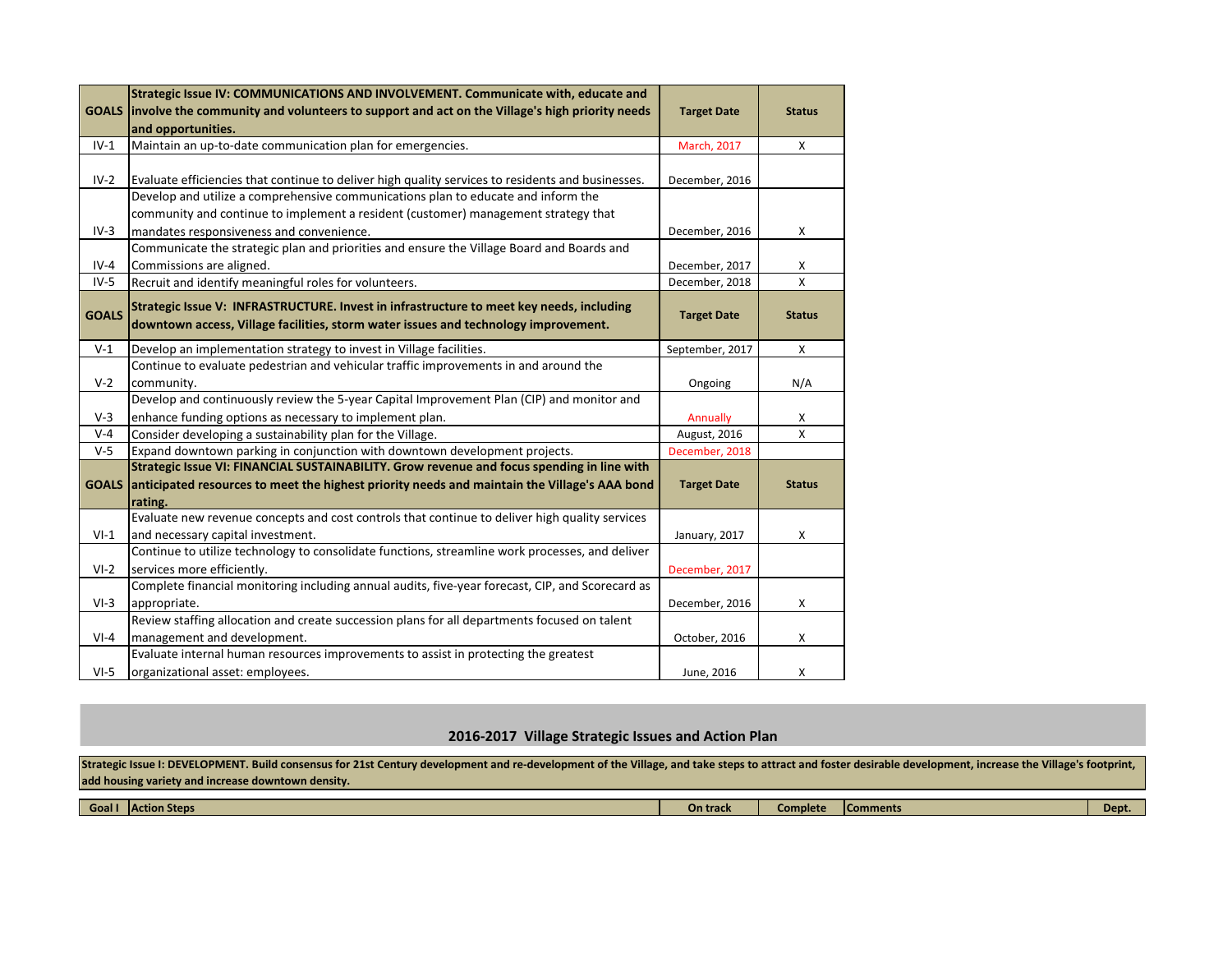| $\mathbf{1}$   | Identify key development parcels and recruit developers to those sites and enhance all commercial<br>corridors, including 2 proposed CBD projects. - Ongoing                                                                                                                                                                                                                                          |   | Ongoing: Former Dominicks, Roosevelt Glen<br>Office Park, and Scmids are key sites that<br>continue to progress. Panera approved annd<br>CVS is being reviewed.                                                                                                                                                         | P&D/<br>Admin |
|----------------|-------------------------------------------------------------------------------------------------------------------------------------------------------------------------------------------------------------------------------------------------------------------------------------------------------------------------------------------------------------------------------------------------------|---|-------------------------------------------------------------------------------------------------------------------------------------------------------------------------------------------------------------------------------------------------------------------------------------------------------------------------|---------------|
| $\mathbf{1}$   | Identify key development parcels and recruit developers to 2 proposed CBD projects. - Ongoing                                                                                                                                                                                                                                                                                                         |   | CBRE consultants hired to advise with<br>Springbank; new concept for Giesche                                                                                                                                                                                                                                            | P&D/<br>Admin |
| 1              | Promote housing diversity and monitor affordable housing availability and needs. - Ongoing                                                                                                                                                                                                                                                                                                            |   | Downtown projects may add significant rental<br>units downtown, price points are unknown at<br>this point.<br>*Soukups is renovating apartments in<br>downtown;<br>*Townhome project on Harding proposed;<br>*Highland (Center Ice) project,<br>*Duane/Prospect Project                                                 | P&D           |
| 1              | Encourage eldercare housing and senior facilities within the community including considering relocating<br>Senior Services in the Civic Center. - January 1, 2018                                                                                                                                                                                                                                     | Χ | Ongoing Maple Glen on Park Blvd is complete.<br>When PD moves out of Civic Center, Senior<br>Services could be rolocated to 3rd Floor of Civic<br>Center and use meeting rooms and Gym as<br>necessary.-Not part of Phase I or II                                                                                       | P&D/<br>Admin |
| $\overline{2}$ | Begin the process of updating the Comprehensive Plan as grant funds become available by December<br>2018.                                                                                                                                                                                                                                                                                             |   | Not successful for grant in 2017; funded for<br>2018.                                                                                                                                                                                                                                                                   | P&D           |
| $\overline{2}$ | Consider adopting new building codes including the 2012 Energy Codes by May 2018.                                                                                                                                                                                                                                                                                                                     |   | P&D have begun a building code update<br>process.                                                                                                                                                                                                                                                                       | P&D           |
| 3              | Embrace residential and commercial annexation opportunities<br>* Finalize the annexation of the industrial properties on Hill Ave. by July 1, 2017<br>*Continue to pursue annexation in conjunction with the Enclaves of Glen Ellyn project and possible<br>residential development on Hill Ave by March, 2018.<br>* Continue to pursue annexation of areas near GWA by September, 2016.--March, 2018 |   | Enclaves of Glen Ellyn and GWA approved by<br>VB. Other annexations have been delayed;<br>next annexation is Hill Ave. properties in Q2<br>2017.                                                                                                                                                                        | P&D/<br>Admin |
| 4              | Encourage developers to consider public/private partnerships with respect to public parking by June,<br>2018                                                                                                                                                                                                                                                                                          |   | Focusing on CBD Projects; Civic Center parking<br>will become available after PD moves out.                                                                                                                                                                                                                             | P&D/<br>Admin |
| 4              | Complete a Village wayfinding plan and consider implementing by March 1, 2018.                                                                                                                                                                                                                                                                                                                        |   | First purchases in 4Q 2016 and 1Q 2017                                                                                                                                                                                                                                                                                  | P&D/PW        |
| 4              | Maintain an attractive pedestrian environment by encouraging sidewalk cafes, promoting downtown<br>events and making pedestrian-friendly enhancements by May, 2017.                                                                                                                                                                                                                                   | X | Downtown Street and Streetscape project<br>being funding in Capital Plan. Ongoing: Jazz<br>Up, Bike Race moving into year 3. Piloted temp.<br>sidewalk café and bump out conceptually<br>approved, could lead to more throughout CBD.<br>Toda Madre and Noble House are other<br>business interested in outdoor dining. | P&D/<br>Admin |

**TOTAL COMPLETE/ON TARGET=TOTAL: 10/10**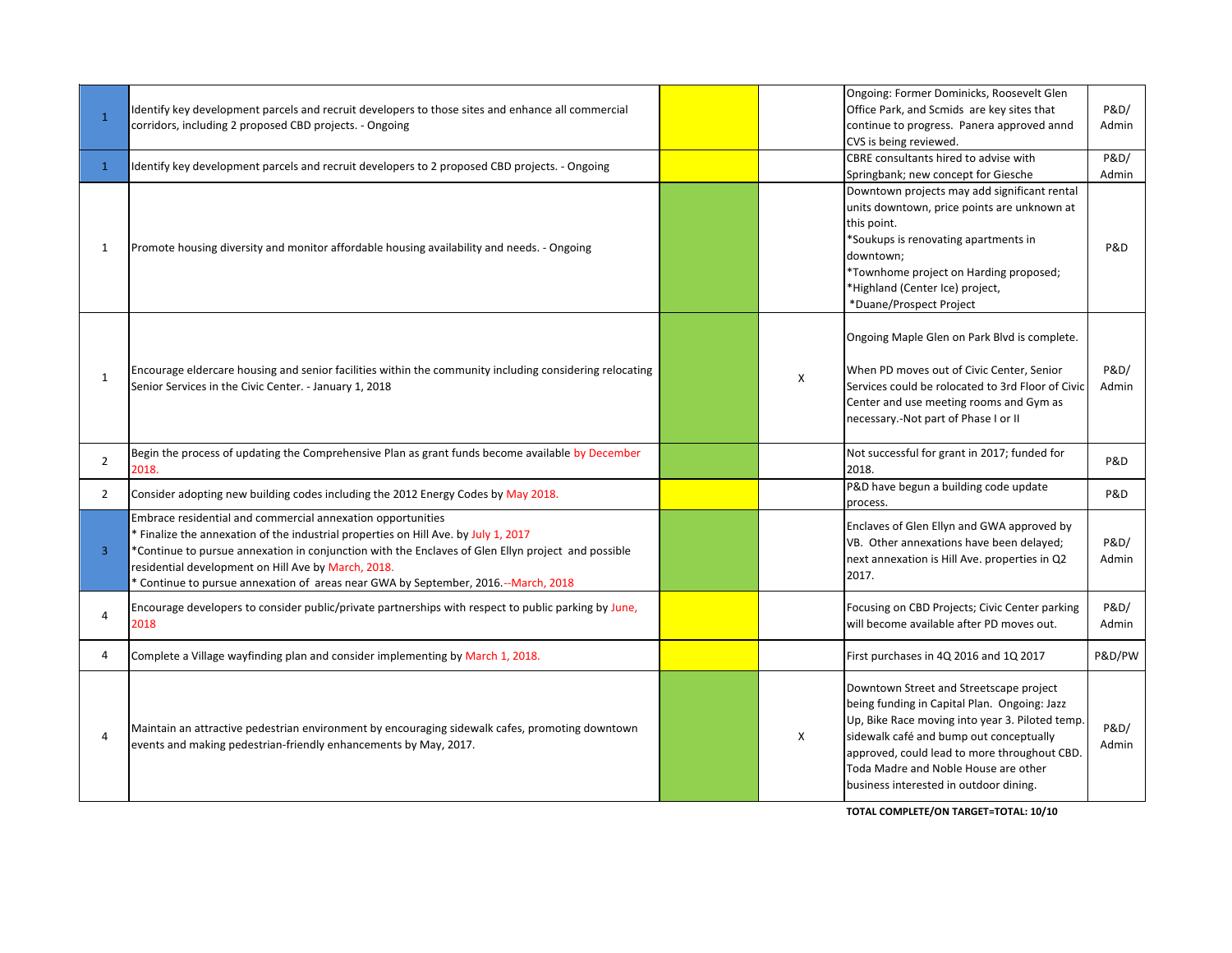|                | Strategic Issue II: BUSINESS. Engage in proactive economic development to attract and retain key businesses downtown and other commercial corridors to achieve a thriving business community. |          |                 |                                                                                                                                                                                                                                                                                                                               |               |  |  |  |
|----------------|-----------------------------------------------------------------------------------------------------------------------------------------------------------------------------------------------|----------|-----------------|-------------------------------------------------------------------------------------------------------------------------------------------------------------------------------------------------------------------------------------------------------------------------------------------------------------------------------|---------------|--|--|--|
|                | <b>Goal II   Action Steps</b>                                                                                                                                                                 | On track | <b>Complete</b> | <b>Comments</b>                                                                                                                                                                                                                                                                                                               | Dept.         |  |  |  |
| 1              | Continue to target areas for economic development including retail, restaurant, and office and track<br>success - 2 CBD projects. - Ongoing                                                   |          |                 | Ongoing. CBRE consultant hired to assist wiith<br>Springbank and their new team. Giesche<br>property is under contract and working<br>through a process of review.                                                                                                                                                            | Admin         |  |  |  |
| $\mathbf{1}$   | Utilize College of DuPage (COD) as a business retention and recruitment partner by May 2017.                                                                                                  |          | Χ               | Series of meetings set up with Senior Staff at<br>COD; Moving forward with concept at Civic<br>Center for the Innovation DuPage (ID) that<br>could create real Economic Development<br>opportunities in CBD.                                                                                                                  | Admin         |  |  |  |
| $\mathbf{1}$   | Pursue sales agreement for 825 Main Street by June 1, 2016. (Litigation has delayed to 1Q 2017)                                                                                               |          |                 | Approval process to begin in Fall 2016;<br>approved in April 2017. Delayed                                                                                                                                                                                                                                                    | P&D/<br>Admin |  |  |  |
| 1&2            | Continue to invest in commercial areas through the award program and promote the incentive program<br>for businesses that meet economic development goals. - Ongoing                          |          | X               | Utilize all Award funds in 2016, 80% of funds<br>are earmarked for 2017, will be rolled over for<br>2018 as Soukups and Katy's are interested<br>amoung others.                                                                                                                                                               | Admin         |  |  |  |
| 2              | Promote the CBD and Roosevelt Rd. TIF Districts. - Ongoing                                                                                                                                    |          | X               | CBD TIF: Award Program and infrastructure<br>improvements are utilizing limited TIF funds.<br>Parking Garage being considered.<br>Roosvlt TIF: Roosevelt Glen Office Park is<br>nearing completion of a new Panera with drive<br>thru and CVS was approved in October. Eilers<br>and other opportunities are being discussed. | P&D/<br>Admin |  |  |  |
| $\overline{2}$ | Expand the core downtown CBD and expand and retail opportunities by carefully regulating special use<br>applications-Ongoing.                                                                 |          | Ongoing         | Continue to encourage retail on first floor in<br>CBD core.                                                                                                                                                                                                                                                                   | P&D/<br>Admin |  |  |  |
| $\overline{2}$ | Continue to work towards finding a long-term tenant for the former Dominick's site -October 1, 2017                                                                                           |          | X               | Pets Market is scheduled to Open in February<br>2019                                                                                                                                                                                                                                                                          | P&D/<br>Admin |  |  |  |
| 3              | Continue to implement a communication strategy with the Village Board to engage them on economic<br>development decisions and outcomes.                                                       |          | Χ               | Manager's Report, ED Newsletters, GIS<br>Enhancements, and regular meetings with<br>Trustees will continue                                                                                                                                                                                                                    | P&D/<br>Admin |  |  |  |
| 4              | Consider implementation of an online building permit system to provide customer flexibility and<br>improved service by June 1, 2018.                                                          |          |                 | New online forms have been developed and<br>contineu to make progress to roll this out by<br>Q2-2018 due to some staff shortages.                                                                                                                                                                                             | P&D           |  |  |  |
| 4              | Review and modify zoning code and ARC guidelines to provide more flexibility through administrative<br>approval by November 1, 2017.                                                          |          | X               | Consolidated Plan Commission and ARC;<br>established new adm rules; finalize zoning text<br>amendments for Q4-2017                                                                                                                                                                                                            | P&D           |  |  |  |
| 4              | Consider combining the Plan Commission and Architectural Review Commission by July 1, 2017.                                                                                                   |          | $\mathsf{x}$    | Completed; updateding architecutrue Review<br>guidelines as final step                                                                                                                                                                                                                                                        | P&D           |  |  |  |

**TOTAL COMPLETE/ON TARGET=TOTAL: 11/11**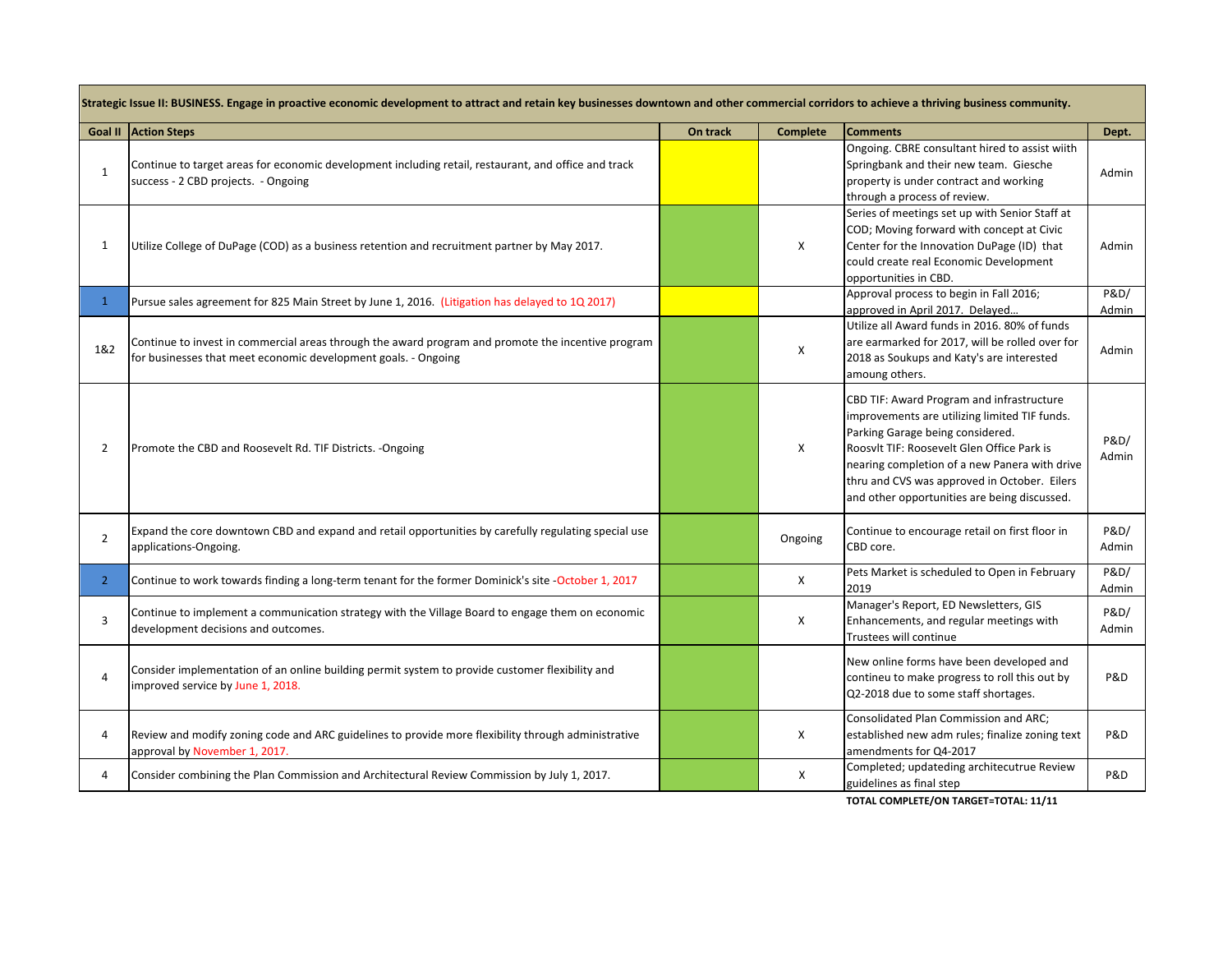Strategic Issue III: ATTRACTIONS. Encourage a variety of events and shopping and dining options, and provide amenities that attract visitors to the Village and produce resident and visitor presence downtown, **day and evening, weekdays and weekends.**

|                | <b>Goal III Action Steps</b>                                                                                                                                                                                  | <b>On Track</b> | <b>Complete</b> | <b>Comments</b>                                                                                                                                                                        | Dept.                           |
|----------------|---------------------------------------------------------------------------------------------------------------------------------------------------------------------------------------------------------------|-----------------|-----------------|----------------------------------------------------------------------------------------------------------------------------------------------------------------------------------------|---------------------------------|
| 1              | Coordinate marketing efforts for all special events by February 1 annually.                                                                                                                                   |                 | X               | Completed.                                                                                                                                                                             | Admin                           |
|                | Continue to support the Alliance and Chamber in maintaining and enhancing current and new special<br>events. - Ongoing                                                                                        |                 | x               | Jazz Up and Bike Race; continue to strengthen<br>partnership with Chamber and Alliance                                                                                                 | Admin                           |
| $\overline{2}$ | Work with the Historic Preservation Commission and Historical Society towards marketing Glen Ellyn's<br>historic districts and historical tourism by December 1, 2016.                                        |                 | X               | P&D is creating a layer on GIS that will show<br>landmarked properties; checklists and<br>applications created for the HPC                                                             | P&D/<br>Admin                   |
|                | Incorporate streetscape improvements in the downtown street project including opportunities for<br>sidewalk cafes by October 1, 2018.                                                                         |                 |                 | Pilot deck program underway at Enza Sicilian<br>Osteria, 504 Crescent; communicate<br>opportunities to other businesses, planning to<br>include bumpouts as part of streetscape plans. | Admin/<br>PW/<br>P&D            |
| 3              | Evaluate the possibility of special event plaza or pocket parks in the downtown as part of the<br>streetscape improvements being considered by March 1, 2017.                                                 |                 | X               | Completed Rotary Project with Library and Park<br>District to enhance Gazebo Park near train<br>station.                                                                               | Admin/<br>PW/<br><b>P&amp;D</b> |
| 3&5            | Evaluate including a sound system and enhanced lighting for the downtown as part of the streetscape<br>improvements being considered by October 2018.                                                         |                 |                 | CBD Project and Improvements delay to 2018<br>due to project workload.                                                                                                                 | Admin/<br>PW                    |
| 3&5            | Update all street lights in the CBD by September 1, 2017.                                                                                                                                                     |                 | X               | Approved, installation scheduled for Q1 and Q2-<br>2017. Main Street area is complete.                                                                                                 | Admin/<br><b>PW</b>             |
| 4              | Develop a joint marketing plan with the Chamber and Alliance by February 1, 2017.                                                                                                                             |                 | X               | Finalizing plan in Janurary 2017.                                                                                                                                                      | Admin                           |
|                | Evaluate joint marketing and communication with the other taxing bodies as a way to share information<br>and brand Glen Ellyn as a place to live, work, and play by June 1, 2018.                             |                 |                 | Continue to explore partnerships                                                                                                                                                       | Admin                           |
|                | Work with the Chamber and the Alliance on opportunities to encourage businesses to extend hours by<br>increasing pedestrian traffic and customers with special events throughout the year by January 1, 2017. |                 | X               | Ongoing: Jazz Up, Bike Race were new events<br>this year. Piloted sidewalk café and have seen<br>an increase throughout CBD.                                                           | Admin                           |
|                | Continue to offer the Award Program to retain businesses/restaurants that provide entertainment and<br>attractions the downtown such as the Glen Art Theater. - Ongoing                                       |                 | X               | Ongoing                                                                                                                                                                                | Admin                           |

**TOTAL COMPLETE/ON TARGET=TOTAL: 11/11**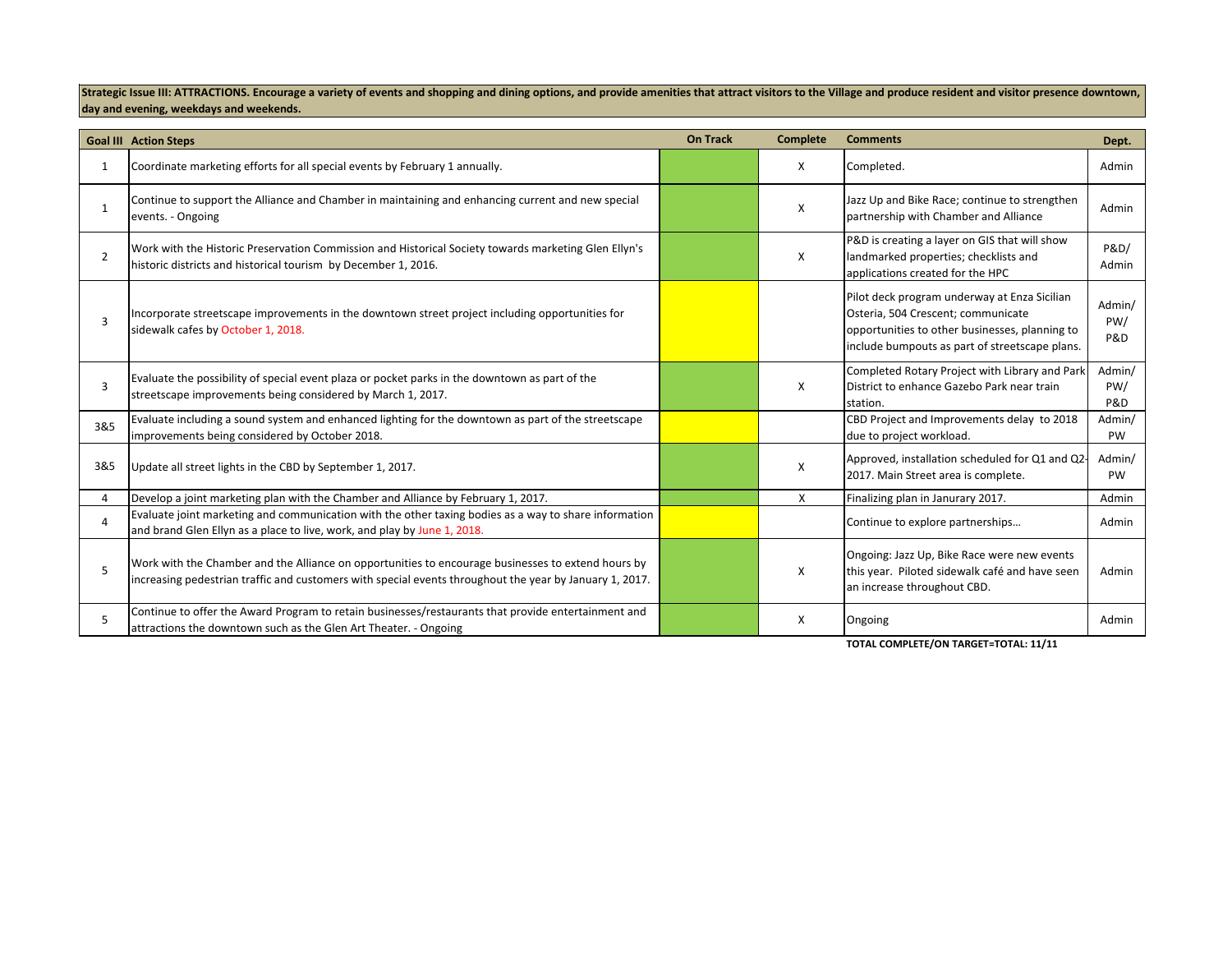Strategic Issue IV: COMMUNICATIONS AND INVOLVEMENT. Communicate with, educate and involve the community and volunteers to support and act on the Village's high priority needs and opportunities.

|                | <b>Goal IV Action Steps</b>                                                                                                                                           | On track | <b>Complete</b> | <b>Comments</b>                                                                                                                                                      | Dept.        |
|----------------|-----------------------------------------------------------------------------------------------------------------------------------------------------------------------|----------|-----------------|----------------------------------------------------------------------------------------------------------------------------------------------------------------------|--------------|
| $\mathbf{1}$   | Enhance promotion of the Reverse 911 system for emergency communication by June 1, 2016.                                                                              |          | х               | Presented at a Village Board meeting.                                                                                                                                | PD/<br>Admin |
| $\mathbf{1}$   | Conduct a emergency plan drill annually by February 1 2018.                                                                                                           |          |                 | Chief Norton to coordinate in new Emergency<br>Operation Center.                                                                                                     | <b>PD</b>    |
| $\overline{2}$ | Continue philosophy that all customers are responded to by the village within two business days with an<br>acknowledgement of their request. - Ongoing                |          | X               | Ongoing                                                                                                                                                              | All          |
| $\overline{2}$ | Increase customer convenience, interaction, and improve transparency by enhancing the functionality<br>of the Village website and leveraging social media by Q3 2017. |          |                 | Beginning the process to update Village<br>Website; Village Links/Reserve 22 website<br>being finalized.                                                             | Admin        |
| 3              | Monitor the success of the PW service request system and evaluate alternatives for other departments<br>to utilize by July 2018.                                      |          |                 | Expand to Switchboard and Facilities, looking at<br>other options for the next phase.                                                                                | Admin        |
| 3              | Consider a process to complete a community survey biannually as part of the strategic planning process<br>by October 1, 2017.                                         |          | X               | Survey Complete, results expected by end of<br>September.                                                                                                            | Admin        |
| 3              | Develop an online electronic Agenda Packet Program for all Boards and Commissions by January 2018.                                                                    |          |                 | Should be completed for all commission except<br>plan and zone starting January 2018. Plan and<br>Zone, will be March.                                               | Admin        |
| 3              | Encourage voter turnout by promoting Town Hall Meetings and the election process by April 2017.                                                                       |          | X               |                                                                                                                                                                      | Admin        |
| $\overline{4}$ | Align the goals of the Village Board, Boards and Commissions, and Village Staff by completing additional<br>strategic planning as necessary by December 2017.         |          |                 | Finalizing in December 2017                                                                                                                                          | Admin        |
| Δ              | Communicate the 2016-17 Strategic Plan and incorporate goals into the annual budget discussions. -<br>Ongoing                                                         |          | X               |                                                                                                                                                                      | Admin        |
| 5              | Develop a policy on appointing and replacing Boards and Commission members by January 2017.                                                                           |          | X               | Administrative Order                                                                                                                                                 | Admin        |
| 5              | Continue to educate potential commissioners and recruit volunteers for meaningful roles on Boards and<br>Commissions. - ongoing                                       |          |                 | Consider a Volunteer of the Year Award for<br>Boards and Commissions and for Special Event<br>Volunteers. Could align with Do Good DuPage<br>initiative with County. | Admin        |

**TOTAL COMPLETE/ON TARGET=TOTAL: 12/12**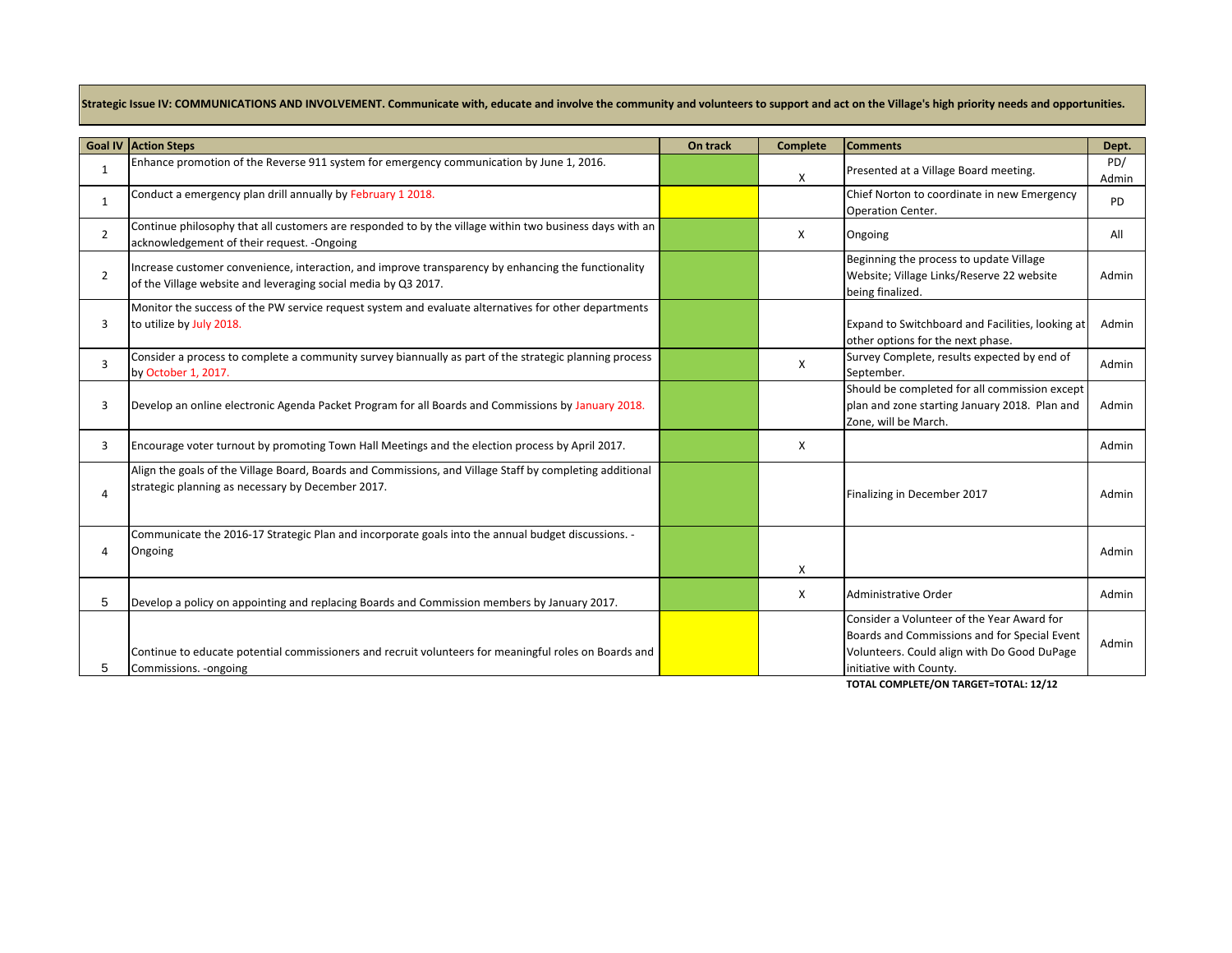**Strategic Issue V: INFRASTRUCTURE. Invest in infrastructure to meet key needs, including downtown access, Village facilities, storm water issues and technology improvement.**

| <b>Goal V</b>  | <b>Action Steps</b>                                                                                                                                                                             | On track | <b>Complete</b> | <b>Comments</b>                                                                                                                                                                                                                                                                                                                                                      | Dept.                              |
|----------------|-------------------------------------------------------------------------------------------------------------------------------------------------------------------------------------------------|----------|-----------------|----------------------------------------------------------------------------------------------------------------------------------------------------------------------------------------------------------------------------------------------------------------------------------------------------------------------------------------------------------------------|------------------------------------|
| $\mathbf{1}$   | Meet target dates and budget directives to complete the construction of a new Police Station by<br>September 1, 2017.                                                                           |          | Χ               | Completed and opened in June, ahead of<br>schedule and under budget. Final Close out<br>planned for November 2017.                                                                                                                                                                                                                                                   | PD/<br>Admin                       |
| $\mathbf{1}$   | Create a plan and funding approach to making needed improvements to the Civic Center, Fire Stations,<br>Village-owned parks, PW building (Salt Dome) and DuComm Facilities by December 1, 2017. |          | Χ               | Good progress on all these initiatives, Civic<br>Center work to begin with COD and start<br>construction in 2018, Salt Storage with Forest<br>Preserve facility on St. Charles Rd., and<br>DuComm set to open by June 2018. Fire<br>Stations planning will begin with facilities<br>maintenance plan and any major renovations<br>have been deferred for 5-10 years. | All                                |
| 1              | Continue to evaluate Village Links/Reserve 22 capital needs to effectively maximize business operations.                                                                                        |          | X               | Updated 10 year Capital plan; establish annual<br>goals and continue to maximize profits and<br>customer satisfaction.                                                                                                                                                                                                                                               | Village<br>Links/<br>Reserve<br>22 |
| $\mathbf{1}$   | Improved GWA infrastructure projects including Combined Heat and Power (CHP) and Facilities<br>Improvement Project (FIP) by March 2018.                                                         |          | X               | CHP completed. Facility Project having some<br>dewatering issues, project has been delayed,<br>hoping to proceed with FIP by October. Ndew<br>time line established for completion of the<br>FIPApril 2019.                                                                                                                                                          | PW                                 |
| $\overline{2}$ | Complete a RFP and select a design team for Phase I engineering for the pedestrian bridge and<br>improved or new train station by January 1, 2019.                                              |          |                 | Team selected, 18 month process to finalize<br>design and identify funding sources. CMAQ<br>appliaction is due January 2019. Vb directed<br>design team to focus on tunnel options only.                                                                                                                                                                             | P&D/<br>PW/<br>Admin               |
| $\overline{2}$ | Apply for a grant to complete Phase I engineering of viable options for a vehicular under/overpass in<br>the CBD by July 1, 2017.                                                               |          | On Hold         | Having trouble identifying funding source for<br>Phase I engineering without committing to the<br>project in advance. (\$25-\$50M Project) Need<br>direction from new VB on this initiative.                                                                                                                                                                         | PW/<br>Admin                       |
| $\overline{2}$ | Construction of a pedestrian underpass on Taylor St. by December 2018.                                                                                                                          |          |                 | Due to delays in submitting Phase I due to<br>potential endangered plant, staff is now<br>targeting March 2018 letting for this project                                                                                                                                                                                                                              | PW/<br>Admin                       |
| $\overline{2}$ | Promote the bike plan and partner with other agencies to create a north-south bike trail by march 1,<br>2018.                                                                                   |          |                 | Scheduling meeting with Forest Preserve and<br><b>Environmental Commission and discussing</b><br>overall plan at VB Workshop in Q4-2017.                                                                                                                                                                                                                             | PW/<br>Admin                       |
| 3              | Successfully manage the 2016 roadway and sidewalk construction projects by December 1, 2016.                                                                                                    |          | X               | Staff rallied well to complete the majority of<br>2016 projects, a few water projects and the<br>2016 Streets Project was deferred to 2017                                                                                                                                                                                                                           | PW                                 |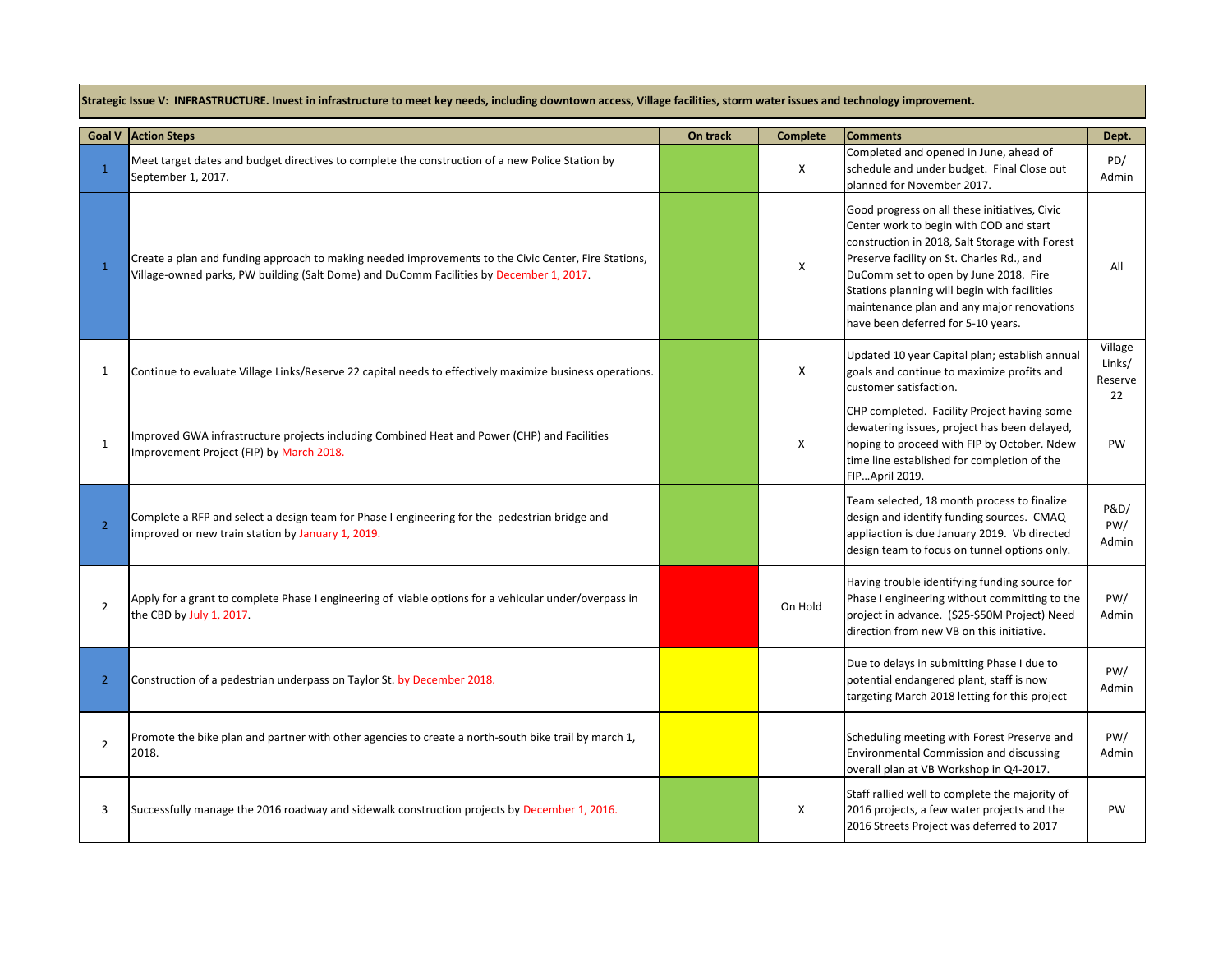| З | Successfully manage the 2017 roadway and sidewalk construction projects by December 1, 2017.                                                                                                                                                            | X | CompleteNeed to close out various projects.                                                                                                                                                                                                                                                                             |                          |
|---|---------------------------------------------------------------------------------------------------------------------------------------------------------------------------------------------------------------------------------------------------------|---|-------------------------------------------------------------------------------------------------------------------------------------------------------------------------------------------------------------------------------------------------------------------------------------------------------------------------|--------------------------|
|   | Complete leak detection study and implement recommendations as budget allows by November 1,<br>2016.                                                                                                                                                    | X | All issues were addressed from the most recent<br>leak detection survey.                                                                                                                                                                                                                                                | PW                       |
| 3 | Begin implementation of clear water reduction strategies, studies and projects as recommended by the<br>2011 SSES report and 2012 Central Basin study including lining of sewers and selected sewer<br>replacement/relief sewer construction. - Ongoing | X | Investing \$500K annually in sanitary sewer<br>lining projects.                                                                                                                                                                                                                                                         | <b>PW</b>                |
| З | Develop and begin to implement the Roosevelt Road water main replacement project by November<br>2017.                                                                                                                                                   |   | Challenging project that is been deferred until<br>Q4-2017. Engineering work has begun in Q1.                                                                                                                                                                                                                           | PW                       |
|   | Address storm water issues include Lake Ellyn Outlet Control Structure Improvements, Riford Rd.<br>Improvements, and improvements on Elm Street, east of Kennilworth by November 1, 2016.                                                               | X | Completed two significant storm water<br>improvement projects: Lake Ellyn and<br>Elm/Geneva projects-Major Accomplishment!                                                                                                                                                                                              | PW                       |
|   | Work with the Environmental Commission to develop sustainability goals for the Village by August 2016.                                                                                                                                                  | X | Approved by VB, individual goals are being<br>research and brought forward to VB as<br>necessary.                                                                                                                                                                                                                       | P&D/Adm<br>in            |
|   | Evaluate economic development partnerships that would increase parking in the downtown by May<br>2017.                                                                                                                                                  |   | Both major projects have been delayed, but<br>some parking improvements planned for Civic<br>Center lot. Plus, street light project is nearing<br>completion.                                                                                                                                                           | <b>P&amp;D/</b><br>Admin |
|   | Design and construct Roosevelt Rd. access improvements for the Baker Hill shopping center as well as<br>improved access south of Roosevelt Rd by December 2018. (New)                                                                                   |   | Preparing for Phase One engineering after<br>discussing this plan with the State. Start and<br>complete project in 2019.                                                                                                                                                                                                | PW/<br>Admin             |
| 5 | Embrace opportunities to increase public parking in the downtown by evaluating street parking options,<br>improving access to Civic Center Parking lot, and other public lots by May 1, 2018.                                                           | X | Completed, but minimal impact, new VB<br>interested in building new parking garage.<br>$\tau$ 0 - 11,001 - 101,001 - 100 - 100 - 100 - 100 - 100 - 100 - 100 - 100 - 100 - 100 - 100 - 100 - 100 - 100 - 100 - 100 - 100 - 100 - 100 - 100 - 100 - 100 - 100 - 100 - 100 - 100 - 100 - 100 - 100 - 100 - 100 - 100 - 10 | <b>P&amp;D/</b><br>Admin |

**TOTAL COMPLETE/ON TARGET=TOTAL: 16/18**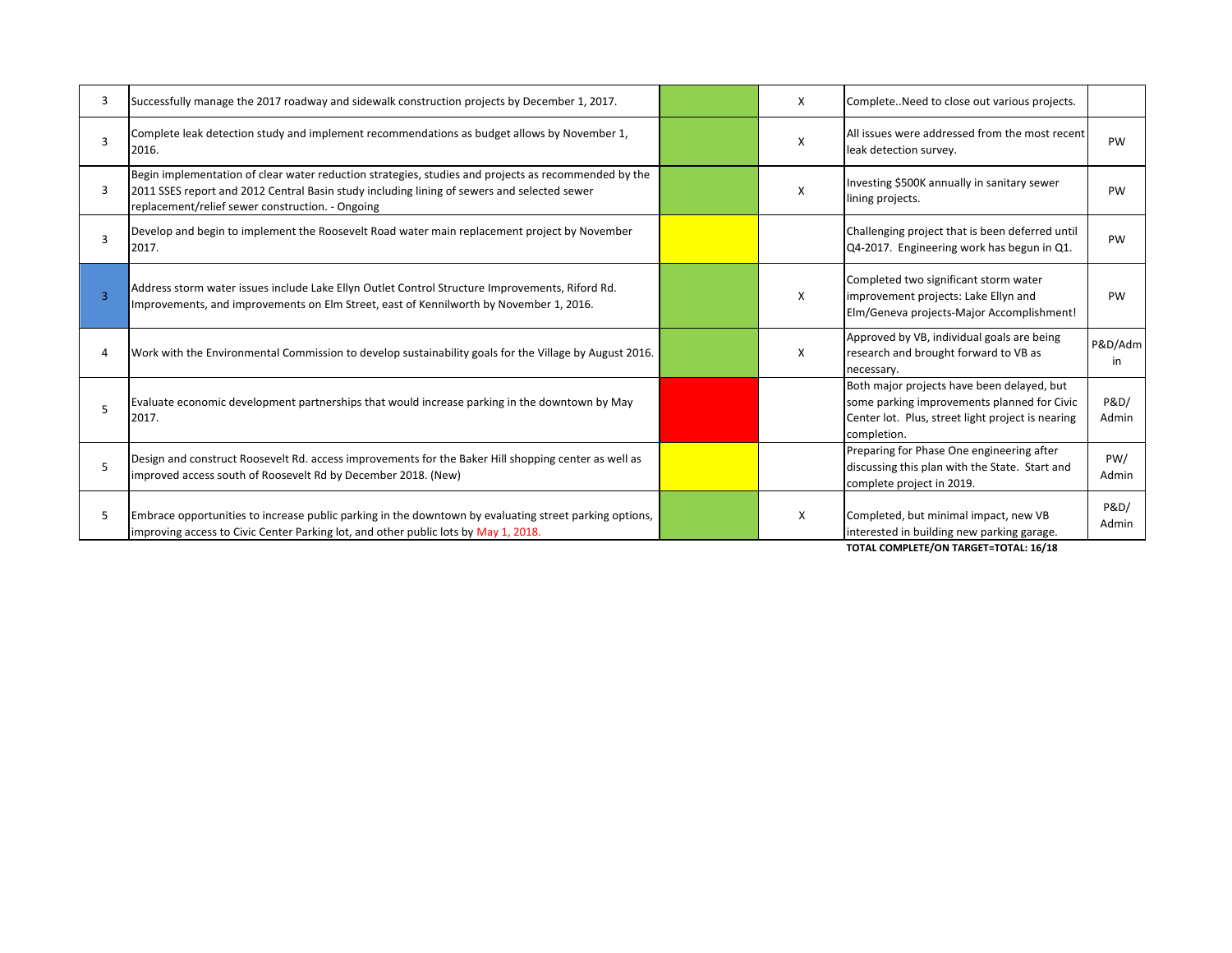**Strategic Issue VI: FINANCIAL SUSTAINABILITY. Grow revenue and focus spending in line with anticipated resources to meet the highest priority needs and maintain the Village's AAA bond rating.**

|                | <b>Goal VI Action Steps</b>                                                                                                                                                                                | On track | <b>Complete</b> | <b>Comments</b>                                                                                                                                                                                                                                                                                                                                                                                                                                                                                                                                                                               | Dept.                              |
|----------------|------------------------------------------------------------------------------------------------------------------------------------------------------------------------------------------------------------|----------|-----------------|-----------------------------------------------------------------------------------------------------------------------------------------------------------------------------------------------------------------------------------------------------------------------------------------------------------------------------------------------------------------------------------------------------------------------------------------------------------------------------------------------------------------------------------------------------------------------------------------------|------------------------------------|
| $\mathbf{1}$   | Generate profit to cover annual debt, execute CIP targets, build cash reserves, and meet financial goals<br>at the Village Links/Reserve 22 as set out by the CY16 Budget by January 1, 2017.              |          | Χ               | 2016 Goal Summary:<br>o Golf Revenues \$2,845,969 - 95% of goal<br>o Reserve 22 Revenues \$2,319,158 - 92% of<br>goal<br>o Banquet Revenues \$532,576 - 89% of goal<br>o Cash Reserves \$2,500,000 - 143% of goal<br>o Rounds of Golf 71,180 - 99% of goal                                                                                                                                                                                                                                                                                                                                    | Village<br>Links/<br>Reserve<br>22 |
| $\mathbf{1}$   | Generate profit to cover annual debt, execute CIP targets, build cash reserves, and meet financial goals<br>at the Village Links/Reserve 22 as set out by the CY17 Budget by January 1, 2018               |          | X               | On track in 2017; purchase of golf carts makes<br>this goal challenging. Expected to break even<br>this year and pay for carts our of reserves.                                                                                                                                                                                                                                                                                                                                                                                                                                               | Village<br>Links/<br>Reserve<br>22 |
| 1              | Identify new revenue sources and grant opportunities as part of budget process by January 1, 2017.<br>Further discussion during 2018 budget process.                                                       |          | X               | Home Rule increase agreed to in 2018 budget,<br>other revenue sources being considered for<br>capital funding. Fees/Fines to be review in Q1<br>2018.<br>Discussing new revenues and fee analysis in Q4<br>2017. Other recent accomplishments, Drug<br>Forfeiture Fund is growing with use of canine;<br>annexations have increased new growth in<br>revenues; Glen Oak CC Agreement has created<br>a new revenue stream; and staff continues to<br>look for grant opportunities.\$475K CBD grant<br>earmarked by DMMC added to Taylor Street<br>and Park Blvd grants. (Totaling almost \$3M) | All                                |
| $\mathbf{1}$   | Periodically adjust Village fees and fines to be commensurate with the cost of providing services by<br>establishing gradual and appropriate increases in line with other communities by December 1, 2017. |          |                 | Discussing new revenues and fee analysis in Q1<br>2018. See above                                                                                                                                                                                                                                                                                                                                                                                                                                                                                                                             | All                                |
| 1              | Develop short and long term strategies to sustain the Volunteer Fire Company model by November 1,<br>2016.                                                                                                 |          | X               | Revised Fire Service Fee approved by Village<br>Board in April to go into effect in October 2017.<br>Budgeted for Space Needs Study for 3-Q-2017.                                                                                                                                                                                                                                                                                                                                                                                                                                             | Admin/<br><b>FD</b>                |
| $\mathbf{1}$   | Prepare a plan and analysis to enhance Administrative Adjudication Program to include other code<br>violations by May 2016.---March 1, 2017                                                                |          | X               | Went live in February 2017. 20 cases as of<br>November 30, 2017                                                                                                                                                                                                                                                                                                                                                                                                                                                                                                                               | <b>PD/P&amp;D/</b><br>Admin        |
| $\overline{2}$ | Automate the Accounts Payable process by Q2 2018.                                                                                                                                                          |          |                 | Budgeted for and installing necessary software,<br>pilot program in Q2.                                                                                                                                                                                                                                                                                                                                                                                                                                                                                                                       | Finance/<br>Admin                  |
| $\overline{2}$ | Complete the installation of a new Computer Aided Dispatch (CAD) and Records Management System<br>(RMS) funded in part by the County by January 1, 2018.                                                   |          | X               | Approved a letter of intent, IGA will be<br>forthcoming by March 2017.                                                                                                                                                                                                                                                                                                                                                                                                                                                                                                                        | <b>PD</b>                          |
| $\overline{2}$ | Review and implement parking enhancements and payment options to improve convenience for<br>commuters in downtown parking lots by march 2018.                                                              |          |                 |                                                                                                                                                                                                                                                                                                                                                                                                                                                                                                                                                                                               | Finance/P<br>W                     |
| 3              | Complete annual five year forecast by October 2017.                                                                                                                                                        |          | X               |                                                                                                                                                                                                                                                                                                                                                                                                                                                                                                                                                                                               | Finance                            |